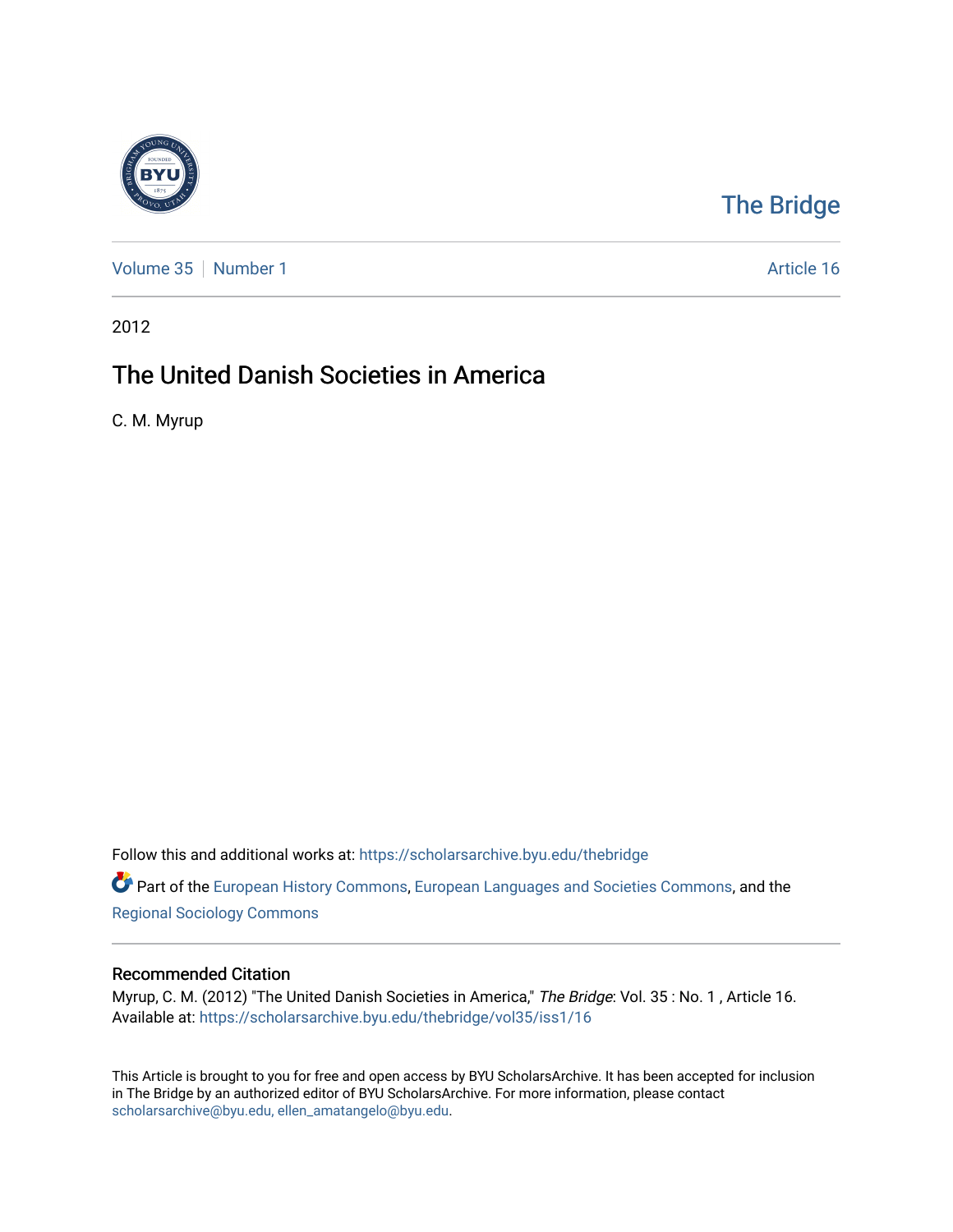## The United Danish Societies in America

by

C. M. Myrup (Translated by Julianne Haahr)

"Help yourself, progress is yours to claim. Rely on your neighbor and you will feel shame."

This old rhyme seems to be the underlying idea behind the United Danish Societies of America, which consists of 31 local organizations having a total membership of 3,400. With regard to the membership totals of individual societies, refer to the general table in this book.

The United Danish Societies was established in Racine, Wis. on September 20, 1882. This happened following a previous month when the local society Dania at its general meeting had agreed "to work towards a union of the various Danish societies in America."

There were only three societies in the union during the first year—*Dania*, Racine; *Danish Brotherhood*, Oshkosh; *The Danes Home*, Waupaca—and in the beginning its goal was merely to ensure that a relocating society member had a home upon arrival to a new town wherever a Danish community was found.

There was no steering board elected at the initial founding of the organization, as they were content with appointing someone to "provisionally manage the United Danish Societies' interests."

It was not until three years later in 1885 at the convention in Oshkosh, and after three other societies were accepted as members, that the insurance division was established and an executive steering board was elected.

Twenty years later in 1905 at the convention in Racine, the current insurance system was introduced. As one of the requirements for membership in a local society, it was decided that all future incoming members should be insured.

In addition, the United Danish Societies' agenda stipulated the following:

"Our task is to establish links with all Danish societies in America, from the Atlantic Ocean to the Pacific coast, thereby not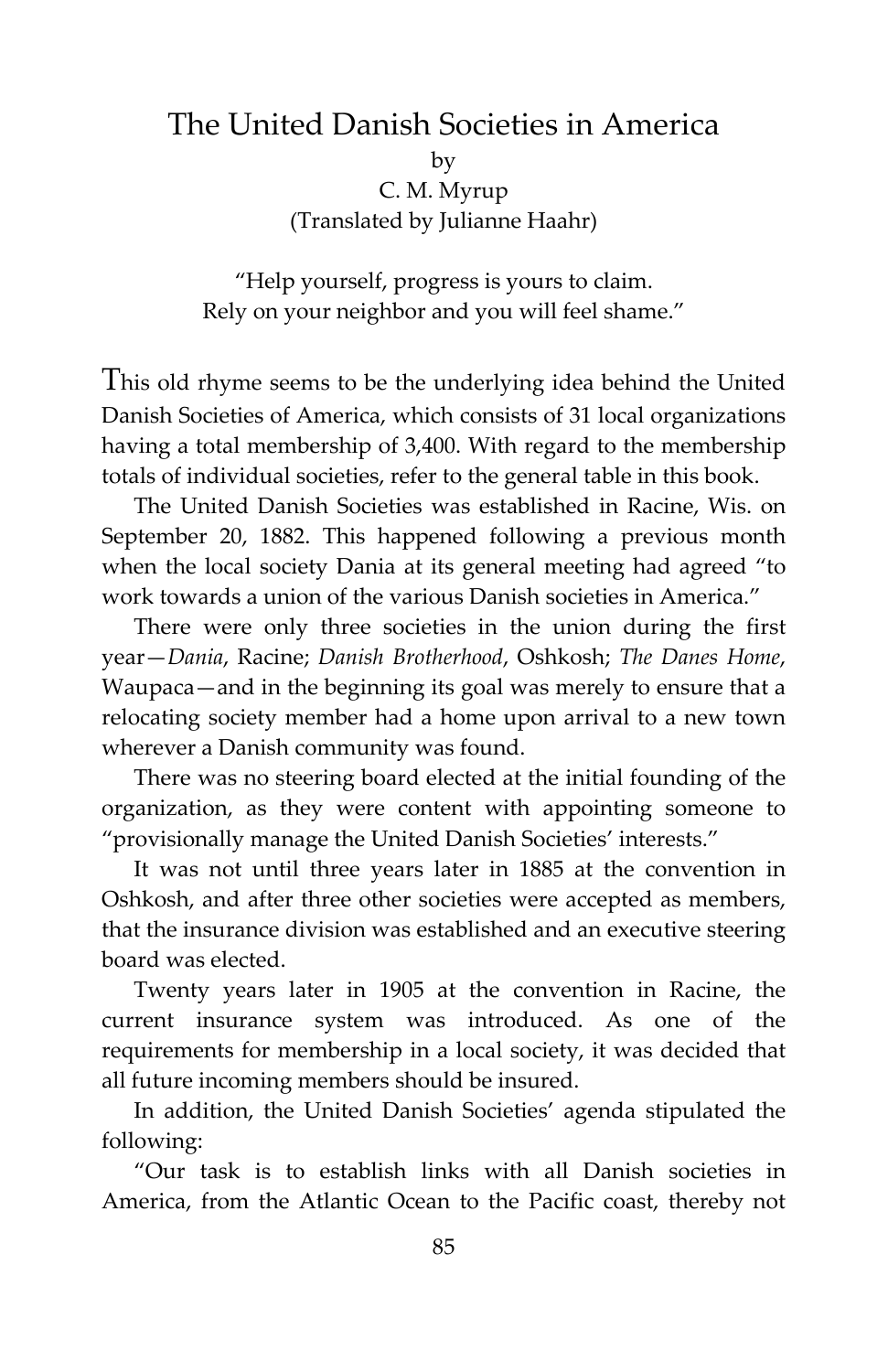only strengthening the community spirit among our immigrants and working for the preservation of our language and memories of our fatherland, but also supporting the sick and needy, and with a mutual life insurance providing security for our members' survivors."

In the meantime, the insurance division in the United Danish Societies led a rather modest existence. In the event of a death, the respective heirs received compensation of a dollar from every member who had insurance. The first payment was \$52.00. It was not even enough for a decent burial and over time it was evident that the insurance program did not have a good start.

The amount of payment improved, but only gradually, and in small degrees at that. In 1895, a full coverage compensation for death finally reached \$1,000, corresponding to 1,000 members, but the insurance division stagnated.

The sum fluctuated, but nevertheless continued to hover around \$1,000 for two years. Some visionaries took charge, and at the convention in 1905—once again in Racine—introduced "compulsory insurance," applicable for all new members.

It was a tumultuous convention, not least owing to the paragraph concerning compulsory insurance. It was no longer contingent upon members' choice, whether or not they desired life insurance. In addition, the new arrangement reduced a portion of the insurance amount for which the next of kin were eligible in the event of death.

Legislative assemblies in various states throughout America had begun to debate the life insurance issue as a security for their citizens; indeed, mutual insurance associations were not spared. Experts proved through irrefutable statistics that every society, whose stability affects the recruitment of new members, sooner or later will be ruined without being able to fulfill its obligations.

It was demonstrated that the average cost for life insurance was 35 percent, so the United Danish Societies decided that every member in the future would pay based on that proportion. This means that for a \$1,000 policy, \$350 would be paid, and if the respective individual at his death has not contributed the full compensation, the remaining amount would be deducted from the insurance coverage total.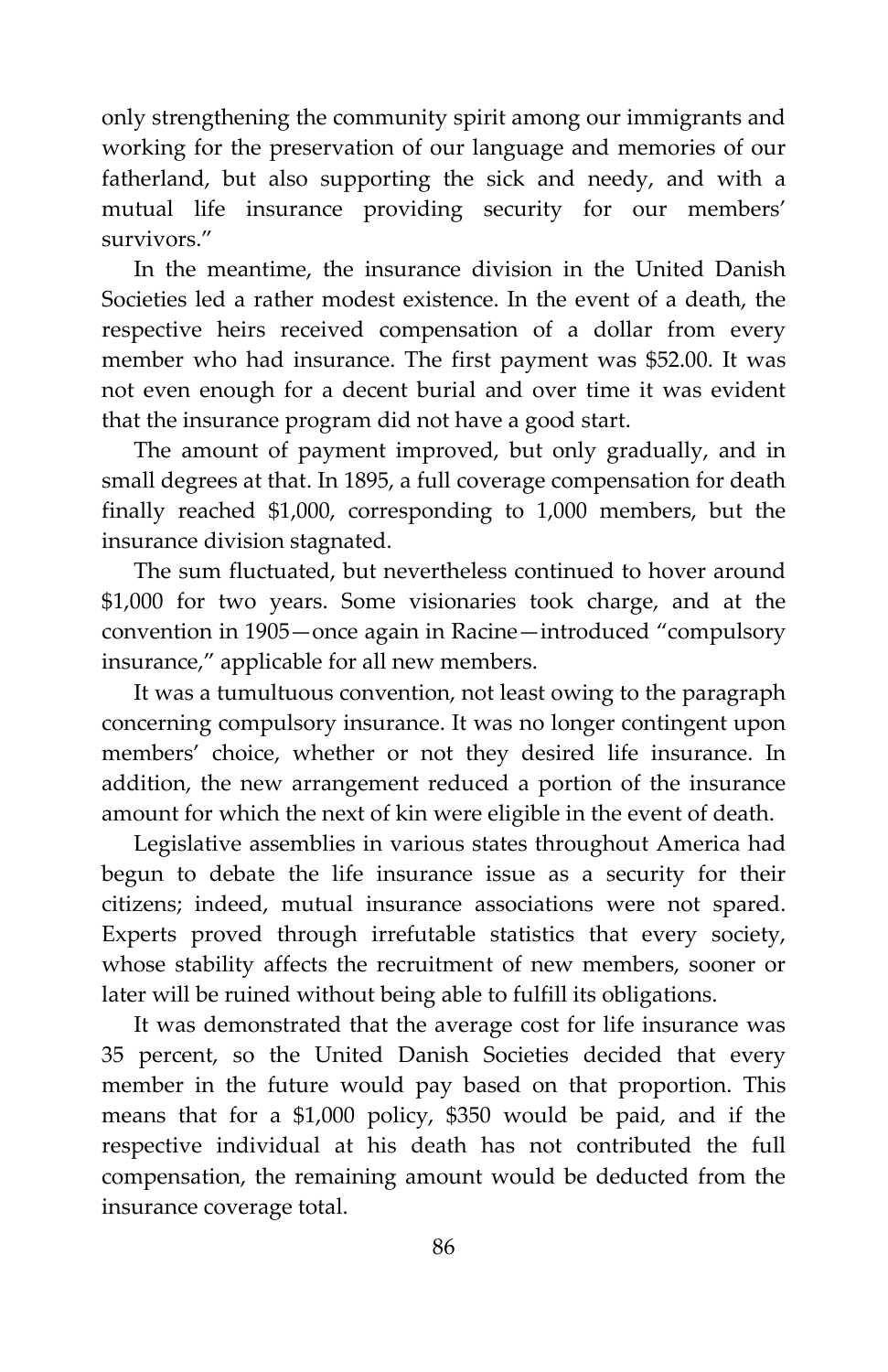In this way, the insured pays \$350 for \$1,000 coverage, no matter if he has been a member for one month or a lifetime. In other words, even a deceased individual must pay full price for the insurance, which benefits his family. In that manner he helps himself, without placing the burden on the survivors; thus, the insurance is guaranteed.

The United Danish Societies accepts as well women applying for insurance--members' wives and daughters. Here too, is an advantage over other similar societies.

One can choose between four policies: \$250, \$500, \$1,000, and \$2,000, all based on a 35 percent contribution.

The age for eligibility is between 18 and 50 years old, and the monthly premium ranges from \$.86 to \$1.94.

If a member becomes so seriously injured that he is unable to care for himself, he can receive life insurance payments in ten annual periods. A member who has reached 65 years and has contributed the 35 percent required for his insurance can receive a designated amount of money paid annually for his subsistence, but 20 percent is held back until his death.

The United Danish Societies' executive steering board consists of a president, vice president, secretary, treasurer, and three trustees. The last three manage various financial concerns during the threeyear period between conventions, and must place the society's funds in secure, interest-bearing bonds.

At every period, the steering president appoints a doctor as a consultant who must examine, and accept or reject all applications for admission.

United Danish Societies consists of 31 local organizations distributed within the following states: Connecticut, New Jersey, Ohio, Wisconsin, Minnesota, Iowa, Kansas, Colorado, Oregon, and Washington. It has a total of 3,400 members and owns properties at a value of \$177,183.76.

Since the new procedure was introduced, the society has stabilized; it has an insurance fund of \$42,198.88 and a reserve fund of \$14,329.24. During 1911, \$9,103.50 was paid for medical services, \$3,578.50 for funeral assistance, and \$10,152.80 for life insurance; in total, \$22,834.80.